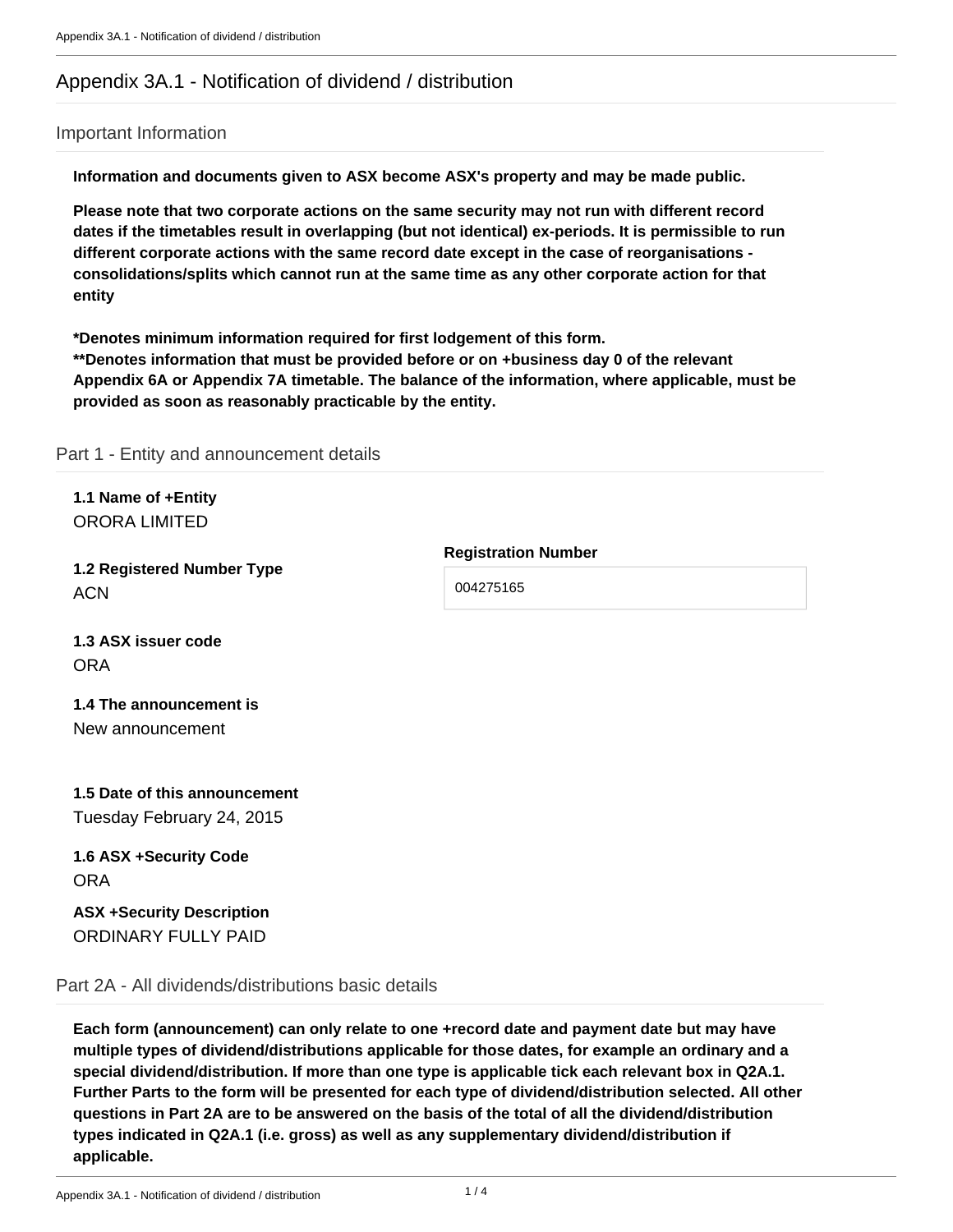## **2A.1 Type of dividend/distribution Ordinary**

**2A.2 Dividend/distribution period (frequency)** Six Monthly

**2A.3 Dividend/distribution relates to period ending** Wednesday December 31, 2014

**2A.4 +Record Date** Thursday March 12, 2015

**2A.5 Ex Date** Tuesday March 10, 2015

**2A.6 Payment Date** Thursday April 9, 2015

**2A.7 Is the payment of dividend/distribution conditional?** No

**2A.8 Currency in which the dividend/distribution is made ("primary currency")** AUD - Australian Dollar

**2A.9 Total dividend/distribution amount per +security (in primary currency)** AUD 0.03500000

**2A.10 Whether mandatory or via an optional plan or facility, will or can the dividend/distribution be paid in a currency other than the primary currency?** No

**2A.11 Does the +entity have** a Dividend/Distribution Reinvestment Plan (DRP)

**2A.11a If the +entity has a DRP, is the DRP applicable to this dividend/distribution?** Yes

**2A.11a(i) DRP Status in respect of this dividend/distribution** Full DRP

**2A.12 Does the +entity have tax component information apart from franking?** No

Part 3A - Ordinary dividend/distribution

**3A.1 Is the ordinary dividend/distribution estimated at this time?** No

**3A.1a Ordinary dividend/distribution estimated amount per +security** AUD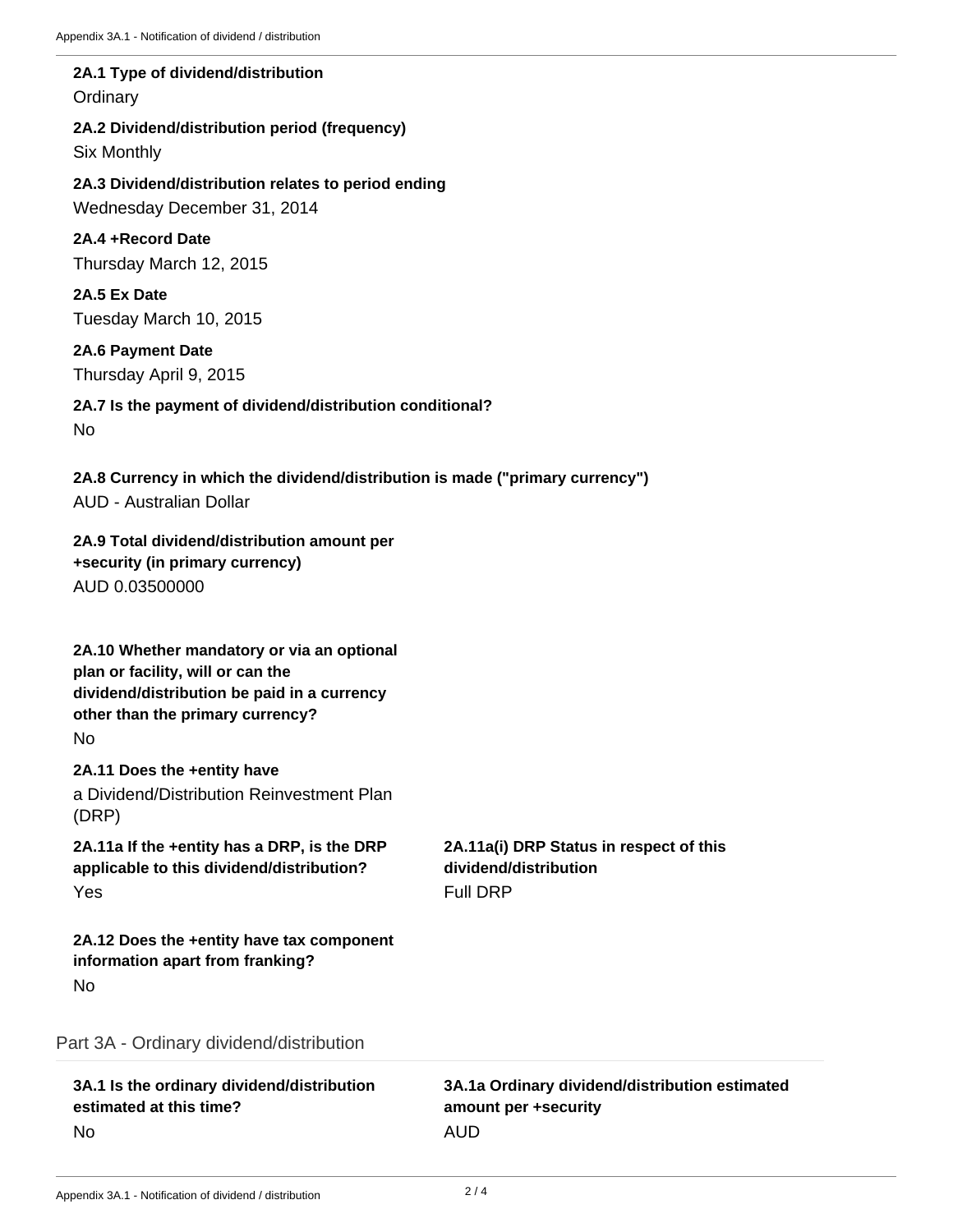| security                                                                                                                   | 3A.1b Ordinary Dividend/distribution amount per  |                                                                                                                                                                                                                        |
|----------------------------------------------------------------------------------------------------------------------------|--------------------------------------------------|------------------------------------------------------------------------------------------------------------------------------------------------------------------------------------------------------------------------|
| AUD 0.03500000                                                                                                             |                                                  |                                                                                                                                                                                                                        |
| 3A.2 Is the ordinary dividend/distribution<br>franked?                                                                     |                                                  |                                                                                                                                                                                                                        |
| No.                                                                                                                        |                                                  |                                                                                                                                                                                                                        |
| 3A.3 Percentage of ordinary<br>dividend/distribution that is franked<br>0.0000%                                            |                                                  |                                                                                                                                                                                                                        |
| 3A.4 Ordinary dividend/distribution franked<br>amount per security<br>AUD 0.00000000                                       |                                                  | 3A.5 Percentage amount of dividend which is<br>unfranked<br>100.0000 %                                                                                                                                                 |
| security                                                                                                                   | 3A.6 Ordinary dividend unfranked amount per      |                                                                                                                                                                                                                        |
| AUD 0.03500000                                                                                                             |                                                  |                                                                                                                                                                                                                        |
| 3A.7 Ordinary dividend/distribution conduit<br>foreign income amount per security                                          |                                                  |                                                                                                                                                                                                                        |
| AUD 0.03500000                                                                                                             |                                                  |                                                                                                                                                                                                                        |
| Part 4A - +Dividend reinvestment plan (DRP)                                                                                |                                                  |                                                                                                                                                                                                                        |
| participate in the DRP?                                                                                                    |                                                  | 4A.1 What is the default option if +security holders do not indicate whether they want to                                                                                                                              |
|                                                                                                                            | Do not participate in DRP (i.e. cash payment)    |                                                                                                                                                                                                                        |
| 4A.2 Last date and time for lodgement of<br>election notices to share registry under DRP<br>Friday March 13, 2015 17:00:00 |                                                  | 4A.3 DRP discount rate<br>0.0000%                                                                                                                                                                                      |
|                                                                                                                            | 4A.4 Period of calculation of reinvestment price |                                                                                                                                                                                                                        |
| <b>Start Date</b>                                                                                                          |                                                  | <b>End Date</b>                                                                                                                                                                                                        |
| Tuesday March 17, 2015                                                                                                     |                                                  | Monday March 30, 2015                                                                                                                                                                                                  |
| 4A.5 DRP price calculation methodology                                                                                     |                                                  |                                                                                                                                                                                                                        |
|                                                                                                                            |                                                  | The DRP Price is calculated using the arithmetic average to four decimal places of the daily volume weighted<br>average price of all Orora Ltd ordinary shares traded on the ASX during the 10 day DRP Pricing Period. |
| 4A.6 DRP Price (including any discount):                                                                                   |                                                  | 4A.7 DRP +securities +issue date                                                                                                                                                                                       |
| <b>AUD</b>                                                                                                                 |                                                  | Thursday April 9, 2015                                                                                                                                                                                                 |
| 4A.8 Will DRP +securities be a new issue?<br>No                                                                            |                                                  |                                                                                                                                                                                                                        |
| No                                                                                                                         |                                                  | 4A.9 Is there a minimum dollar amount or number of +securities required for DRP participation?                                                                                                                         |

**4A.10 Is there a maximum dollar amount or number of +securities required for DRP participation?** No